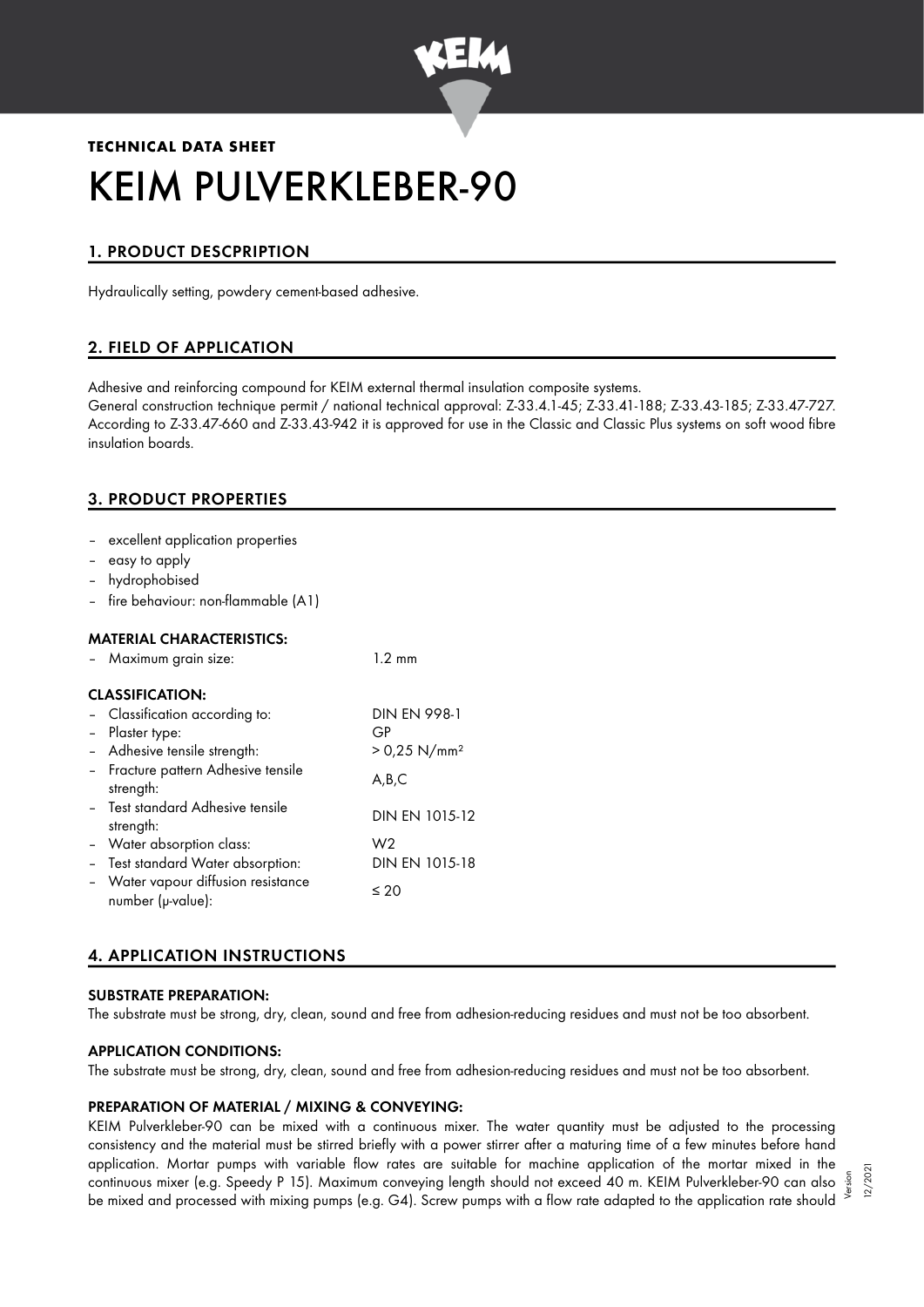be used. The max. conveying length should not exceed 30 m and the conveying height should not exceed 10 m. From 6 m conveying height, the use of a hose with a diameter ≥ 35 mm is recommended.

#### APPLICATION:

Application method with stainless steel trowel or notched trowel, or mechanically.

#### GLUING:

Apply the system's adhesive mortar to the insulation panels using the bead-and-dot method, ensuring an adhesion of  $\geq 40$  %. Der Klebemörtel darf auch teilflächig auf den Untergrund aufgetragen werden, in diesem Fall müssen mindestens 50% des Untergrundes mit Klebewülsten bedeckt sein. Die Klebewülste müssen mindestens 5 cm breit und mittig mindestens 1 cm dick sein und den Achsabstand von 10 cm nicht überschreiten. Die Dämmplatten müssen unverzüglich in den frischen Klebemörtel eingeschwommen werden, um eine vollflächige Verklebung zu erzielen. General instruction with regard to gluing: Do not apply adhesive to the panel joints.

#### REINFORCEMENT:

Apply KEIM Pulverkleber-90 evenly to the insulation panels by machine or manually with a stainless steel trowel. Embed system-specific reinforcing mesh, overlap 10 cm at the edges and overcoat wet-in-wet with KEIM Pulverkleber-90. Necessary cuts into the mesh, e.g. at scaffold anchors, are to be covered with an additional strip of mesh. The system-specific KEIM Glasfaser-Gittermatte (glass fiber mesh) should be placed in the upper third and fully embedded. In the corner area of building openings, additionally embed a KEIM Diagonalarmierung. Refer to and observe the specifications for layer thickness from the system approval used.

#### AFTERTREATMENT:

KEIM Pulverkleber-90 must be protected from drying out too quickly due to sun or wind, or kept moist if necessary.

#### SETTING TIME:

at least 1 day per mm render thickness (depending on temperature and relative humidity).

#### CONSUMPTION:

approx. 4-5 kg/m² as adhesive or reinforcement.

These material consumption values are guide values for smooth substrates. Exact consumption values must be determined by means of test areas.

#### CLEANING OF TOOLS:

Clean tools, machines and mixers immediatley after use with water. In hardened state only a mechanical removal is possible.

# 5. PACKAGING

| <b>Container content</b> | Unit of measure | Quantity on pallet | Type of container |
|--------------------------|-----------------|--------------------|-------------------|
|                          | ΚC              |                    | baa               |

# 6. STORAGE

| max. storage time | <b>Storage conditions</b>                     |
|-------------------|-----------------------------------------------|
| 12 months         | drv<br>cool<br>keep container tightly sealed. |

## 7. DISPOSAL

For disposal information refer to section 13 of the safety data sheet.